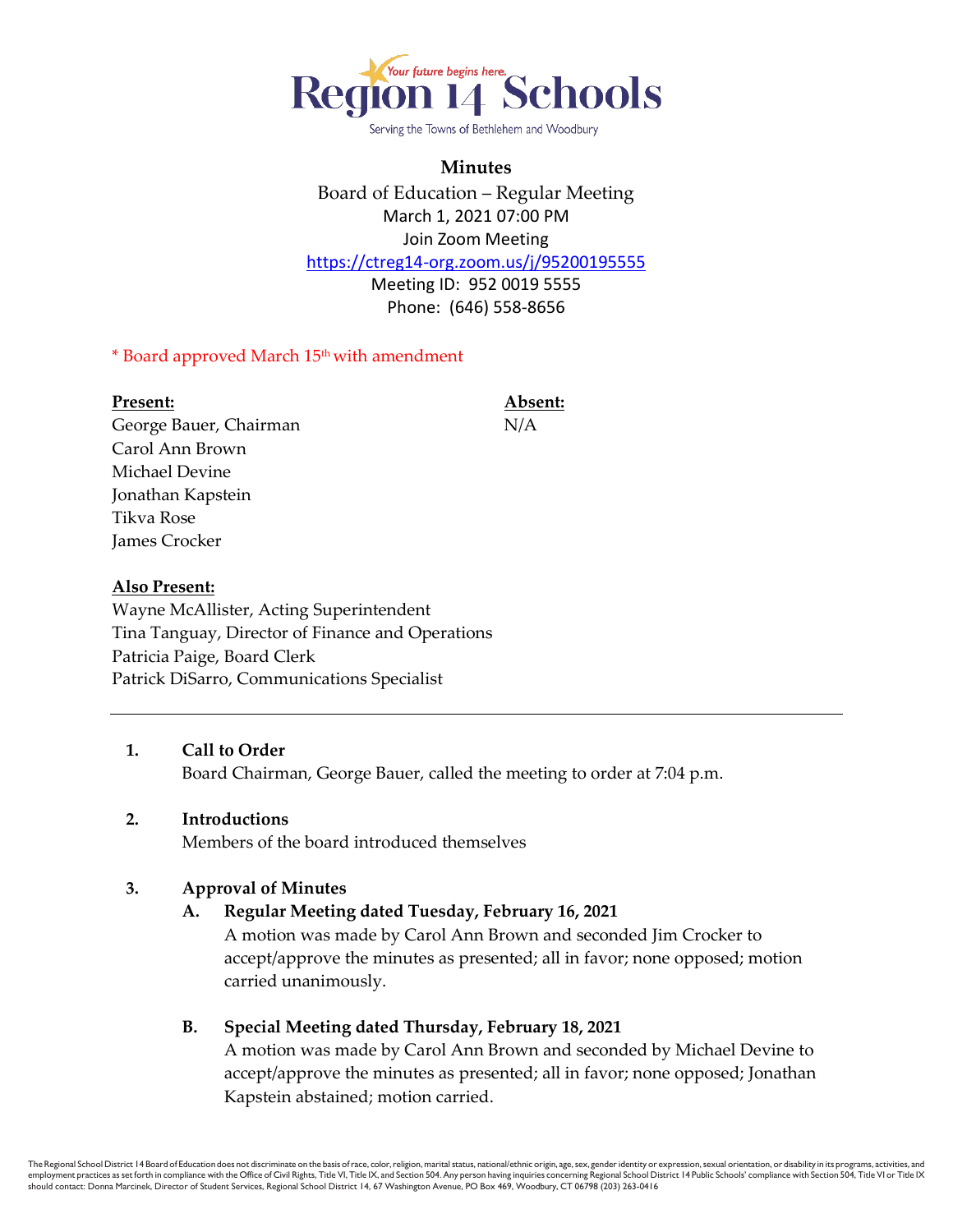### **4. Acting Superintendent's Report**

Wayne McAllister was introduced as the Acting Superintendent

### **A. Covid 19 Update**

Mr. McAllister provided the latest district Covid diagnoses and quarantine numbers. He publicly thanked Principal Pam Sordi and her staff, as well as Tina Tanguay, for a job well done with regards to their contact tracing efforts over the weekend.

The Pomperaug Health District has scheduled vaccination clinics for education staff on March  $18<sup>th</sup>$ ,  $26<sup>th</sup>$ , and  $27th$ . They will provide a link whereby individuals will be able to register on line; staff have been notified of their eligibility.

A change in athletic events was issued by the state this morning. Event capacity is now capped at 200 students, up from 100; Competitive Dancing Cheer is now allowed. Interstate competitions will begin on March 1 st .

## **B. Region 14 Re-opening Plan**

The reopening plan was reviewed during the Administrative Council meeting this past week. An overview of the plan was presented this evening by Wendy Nelson Kauffman.

The proposal calls for students returning to a full day and using a pre-pandemic schedule from last year with a slight modification on Wednesdays. Wednesdays will be a shortened day so that teachers can address remote learner needs. Remote learners currently make up 12% of the learning population across the district. Students will continue to receive grab-and-go lunches and breakfasts. Clubs and activities will continue afterschool.

Each building principal was invited to describe the all-in schedule for their specific building.

March 8<sup>th</sup> and 15<sup>th</sup> were considered as possible plan commencement dates, with the board making the final decision; the  $8<sup>th</sup>$  was the most favorable option. The only caveat to the reopening plan is the discussion with the attorney and union, which is anticipated for Thursday.

**George Bauer moved** that the district transitions to the full opening plan as presented for March 8th subject to the acting superintendent's personnel review later this week; seconded by Jonathan Kapstein; all in favor; none opposed; motion carried unanimously.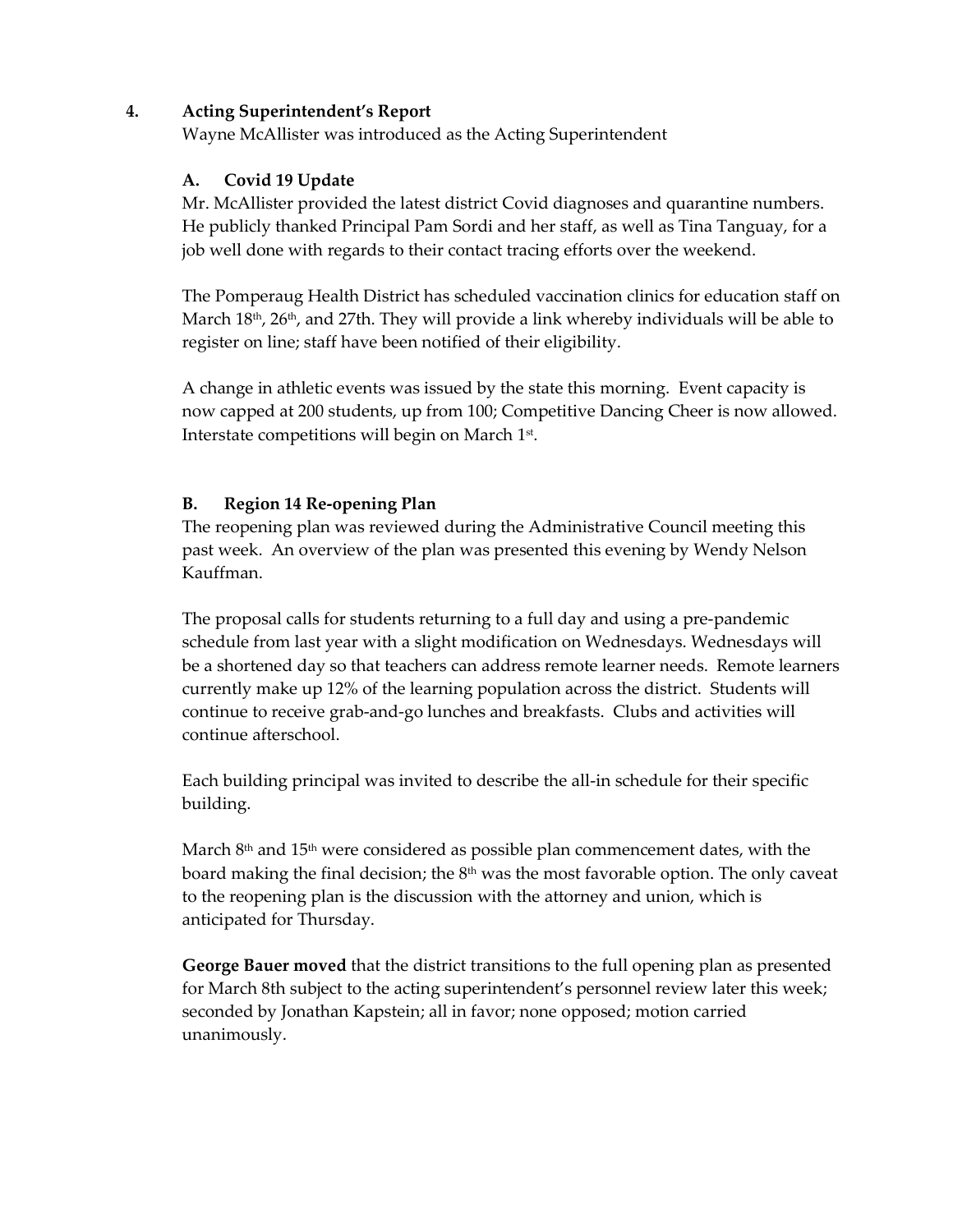Mr. McAllister will coordinate an e-blast to parents; principals will be sending out information to their respective parents; the information will also be on the district's webpage.

### **5. Committee Reports**

#### **A. Finance Committee**

The financial summary for the month was offered by Ms. Tina Tanguay. At this juncture, revenues collected are at 66.51% and expenditures at 59.31% of the budget. She continues to review and assess all student and teacher needs; the budget freeze remains in effect.

The high school renovation project is nearing completion and expected to close out by the end of April. Currently commissioning a few items; central office still needs to relocate back to the high school office space and hopes are to accomplish the move soon.

The school lunch program at the end of January indicated a loss; projections out to the end of the year still depict a loss of approximately \$248,000, albeit a bit better than previously discussed. Hoping to gain some of the loss back with the return of students.

Ed Belinsky, the Director of AgriScience, has been working hard to entice out-ofdistrict students to attend the AgriScience Program at the NHS. Currently 79 students have been accepted and confirmed their place, lessening the initial concern for the program. A count of in-district students was not available.

The committee also worked on the budget season calendar, which will be forthcoming.

## **B. Public Relations**

Carol Ann Brown reminded those who were interested in the cancer fundraising event that the deadline is March 10th at 7:00 p.m. She noted that the livestreaming of basketball games has been great and it was good to see parents in the stands masked and safely distanced.

There will be a FFA (Friends, Family and Alumni Association) virtual meeting tomorrow at 7:00 p.m.

She urged board members to scan through the digital backpack.

**6. Board Chair's Comments………………………………………………Mr. George Bauer**

**A. Investigation Update**

The school district's attorney, Mark Sommaruga, has apprised Mr. Bauer that \*Carole Martin, has been secured as the independent consultant to perform the investigation as noted in the board's previous actions, with a goal to finish before 6 weeks, as also specified in the motion.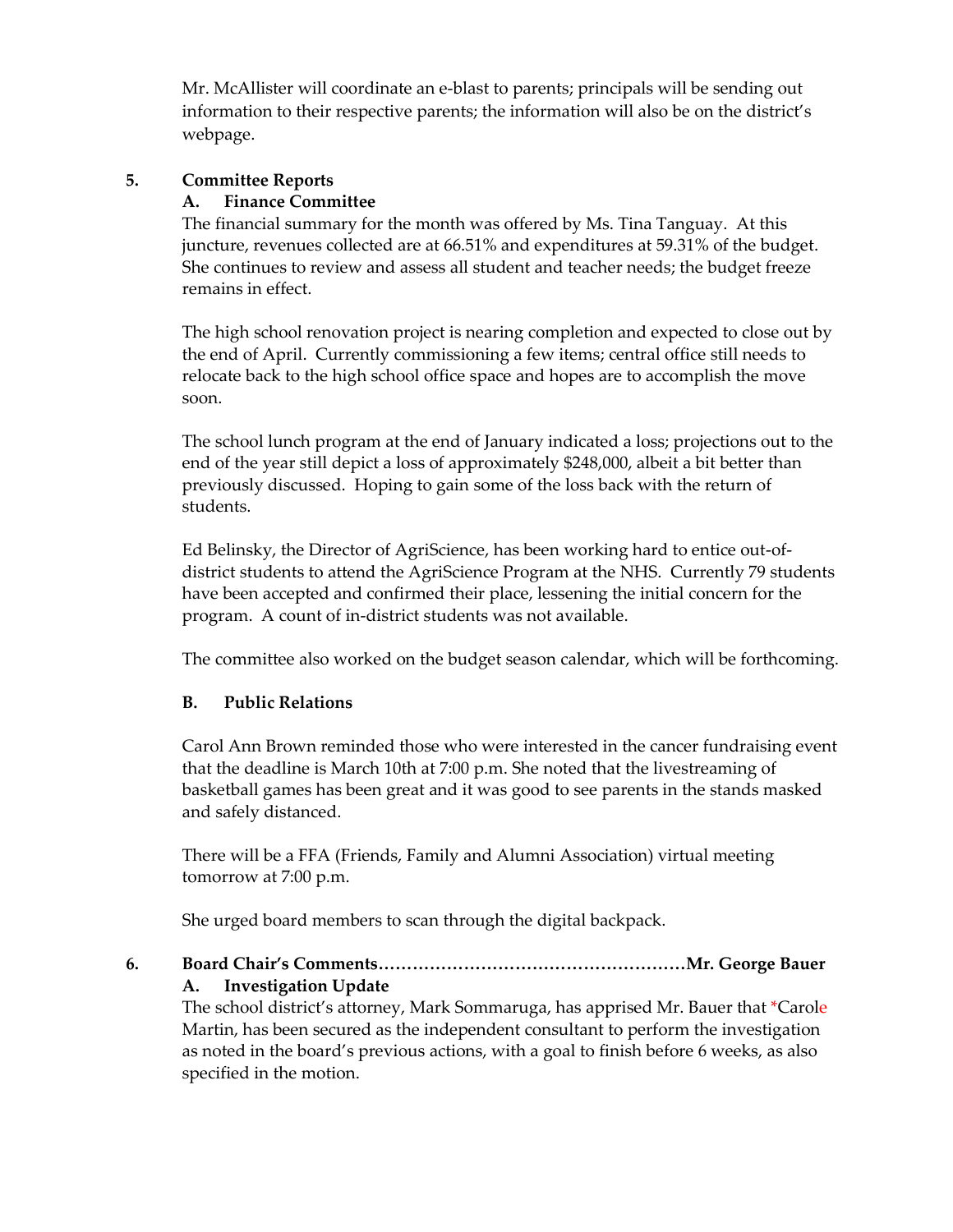Attorney Mark Sommaruga will provide relative information to start the process. Mr. Kapstein requested an assignment description be provided to members. He also asked that board members be contacted, individually, and noted that 5 weeks has gone by since the initial board motion was made to secure an independent investigator.

Mr. Bauer detailed the procedure for, and purpose of, the special district meeting scheduled for Friday March  $5<sup>th</sup>$  at 6:00 p.m. The legal notice and the meeting agenda are housed on the district website.

#### **7. Privilege of the floor**

### **E-mail Comment**

### Benjamin Lafferty

Prefers the 7:15 to 12:15 schedule, as well as do others; favored for those who have afterschool employment; concerned about school capacity and the spread of the virus

### **Raised Hand Option**

## **John Chapman**

### **Woodbury**

Three points; Fantastic news regarding lunch schedule fix at the high school; Remote learners vs in person and what supports are in place for teachers to pull this off well; Lunch program and revenue opportunities; open up snacks to be purchased.

### **8. Old Business**

## **A. Newsletter**

The first newsletter was sent out and positive feedback has been received; the second edition will address the re-opening.

## **B. Updates by School/Functions Overview**

Mr. Crocker indicated that this segment would be an opportunity for administrators to communicate what is happening in each of the schools; a chance to provide a timely update and celebrate noteworthy accomplishments.

It was also suggested to reinstate student representation on the board.

## **9. New Business**

## **A. Healthy Food Certification**

**Mr. Bauer moved** *that the Region 14 Board of Education, Pursuant to C.G.S. Section 10-215f, certifies that all food items offered for sale to students in the schools under its jurisdiction, and not exempted from the Connecticut Nutrition Standards published by the Connecticut State Department of Education, will comply with the Connecticut Nutrition Standards during the period of July 1, 2021, through June 30, 2022. This certification shall include all food offered for sale to students separately from reimbursable meals at all times and from all sources, including but not limited to school stores, vending machines, school cafeterias, culinary programs, and any*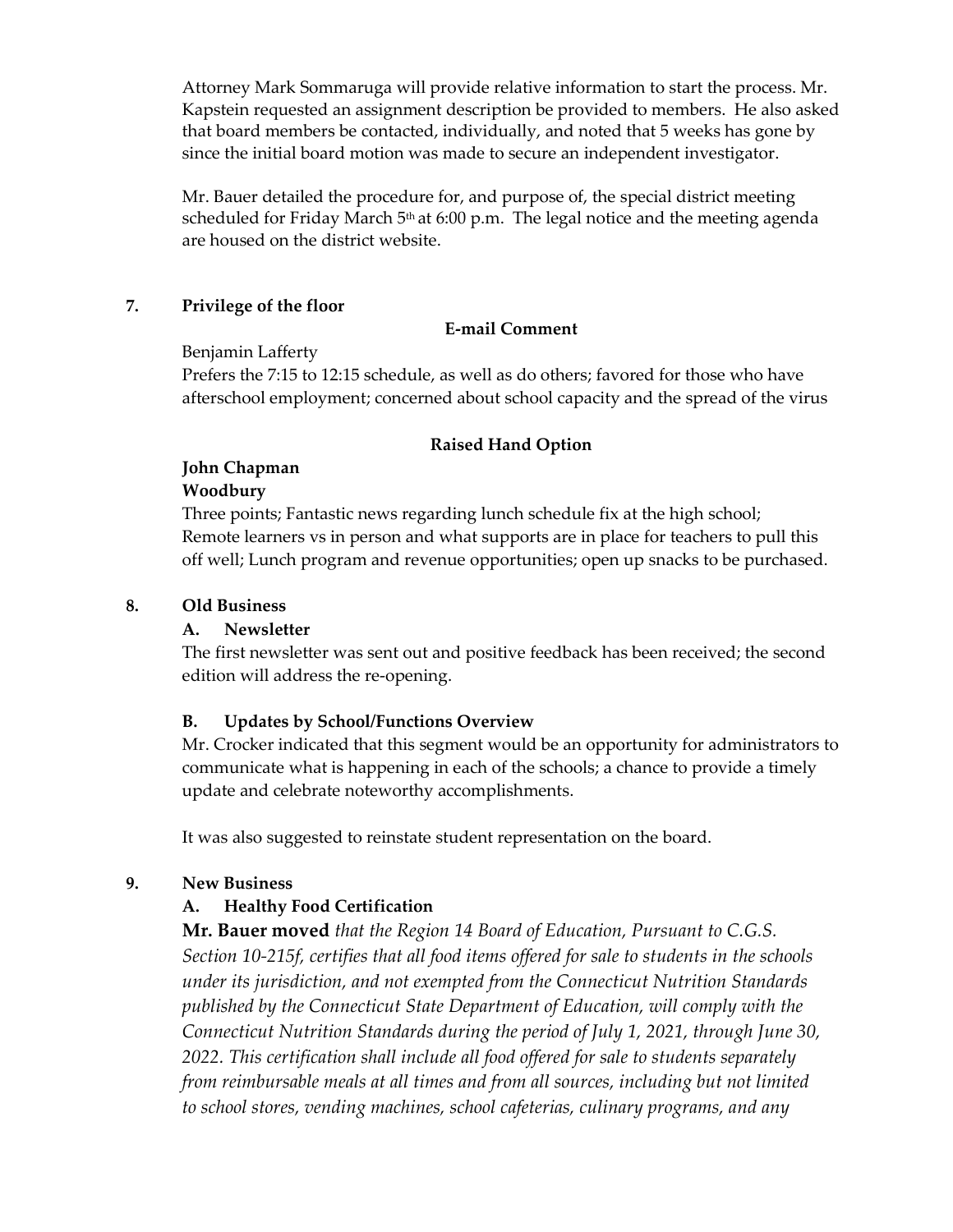*fundraising activities on school premises sponsored by the school or non-school organizations and groups;* 

seconded by Jim Crocker; all in favor; none opposed; motion carried unanimously*.* 

 **Mr. Bauer moved** *that the Region 14 Board of Education will allow the sale to students of food items that do not meet the Connecticut Nutrition Standards provided that the following conditions are met:*

- *1. the sale is in connection with an event occurring after the end of the regular school day or on the weekend;*
- *2. the sale is at the location of the event; and*
- *3. the food items are not sold from a vending machine or school store. An "event" is an occurrence that involves more than just a regularly scheduled practice, meeting, or extracurricular activity. For example, soccer games, school plays, and interscholastic debates are events, but soccer practices, play rehearsals, and debate team meetings are not. The "regular school day" is the period from midnight before to 30 minutes after the end of the official school day. "Location" means where the event is being held, and must be the same place as the food sales;*

seconded by Michael Devine; all in favor; none opposed; motion carried unanimously.

**Mr. Bauer moved** *that the Region 14 Board of Education will allow the sale to students of beverages not listed in Section 10-221q of the Connecticut General Statutes provided that the following conditions are met:*

- *1. the sale is in connection with an event occurring after the end of the regular school day or on the weekend;*
- *2. the sale is at the location of the event; and*
- 3. *the beverages are not sold from a vending machine or school store. An "event" is an occurrence that involves more than just a regularly scheduled practice, meeting or extracurricular activity. The "school day" is the period from midnight before to 30 minutes after the end of the official school day. "Location" means where the event is being held, and must be the same place as the beverage sales;*

seconded by Jim Crocker; all in favor; none opposed; motion carried unanimously. (Carol Ann Brown was dropped from the Zoom meeting)

## **B. Horse Barn Project Landscaping**

Mike Molzon, the Director of Grounds and Maintenance, indicated that the high school building project generated an immense amount of fill. The decision was made early on to keep the fill onsite to use for the approaching horse barn project. This would alleviate the need to haul it away, only to then later purchase it for new the